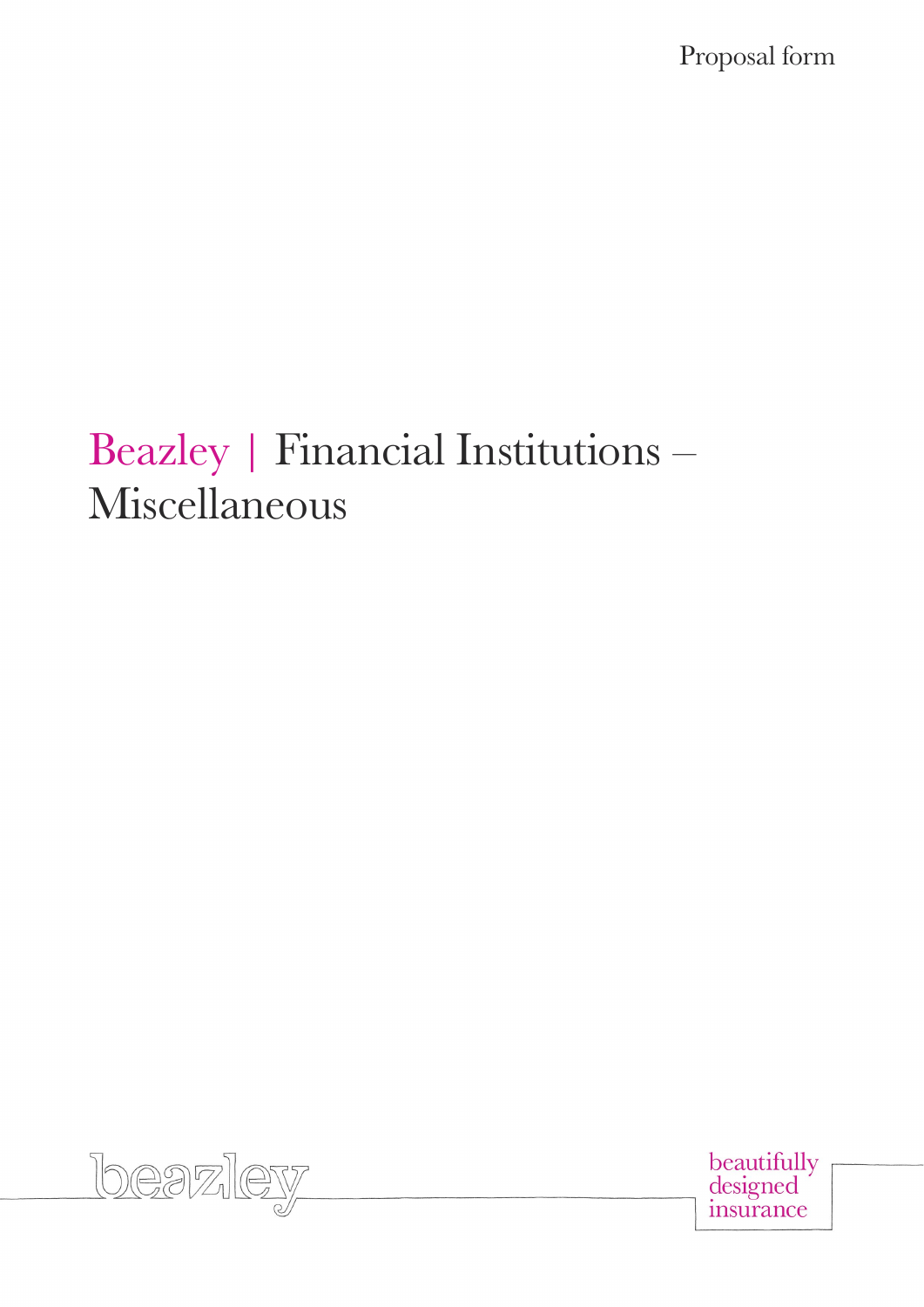Please provide with this proposal form the most recent copies of the following documents:

- Proposer's latest audited annual report and accounts
- Organisational structure chart
- Biographies of the principal directors
- Standard form of agreement/terms of engagement
- Any supplementary information which is material to the response of the questions

## Proposer information

- 1. Name of the Proposer:
- 2. Principal address:
- 3. Website address:
- 4. Date of establishment: dd/mm/yyyy / / /
- 5. a. Are there any shareholders who own more than 10% of the issued shares in the Proposer? Yes No
	- b. If 'Yes', please provide details of the shareholders and the percentage of shares held:
- 6. Please describe the business activities of the Proposer:
- 7. Please state the total number of employees and offices in each location:

|                            | <b>Employees</b> | <b>Offices</b> |
|----------------------------|------------------|----------------|
| Africa                     |                  |                |
| Arab States                |                  |                |
| Asia                       |                  |                |
| Canada                     |                  |                |
| Caribbean                  |                  |                |
| Central and Eastern Europe |                  |                |
| South America              |                  |                |
| Rest of World              |                  |                |
| Western Europe             |                  |                |
| UK                         |                  |                |
| <b>USA</b>                 |                  |                |
| <b>Total</b>               |                  |                |

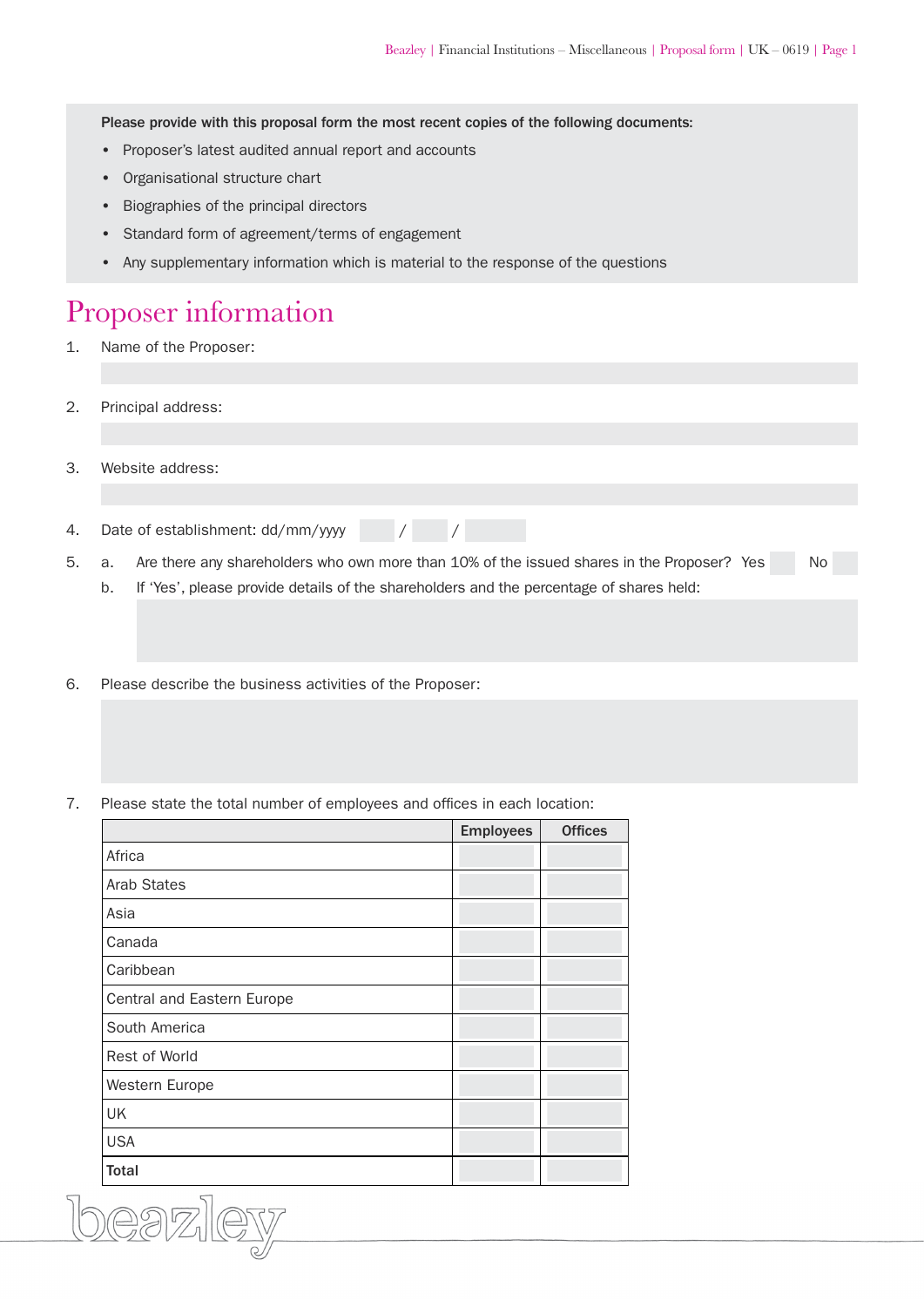# **Activities**

- 8. Please state the total revenue from the latest audited financial report:
- 9. Please state the percentage split of revenue in each location:

|      | %                |
|------|------------------|
|      | %                |
|      | %                |
|      | %                |
|      | %                |
|      | %                |
|      | %                |
|      | %                |
|      | %                |
|      | %                |
|      | %                |
| 100% |                  |
|      | Percentage split |

10. Please provide details of any new services or products intended to be offered in the next 12 months:

|  |                                                     | 11. Are external financial advisers or other agents used to distribute products?                                 | Yes        | No. |   |  |
|--|-----------------------------------------------------|------------------------------------------------------------------------------------------------------------------|------------|-----|---|--|
|  | If 'Yes',                                           |                                                                                                                  |            |     |   |  |
|  | a.                                                  | What is the percentage of revenue derived from products sold                                                     |            |     | % |  |
|  |                                                     | by external financial advisers and agents:                                                                       |            |     |   |  |
|  | b.                                                  | Please describe how the Proposer manages external financial advisers and agents and how they<br>are remunerated? |            |     |   |  |
|  |                                                     |                                                                                                                  |            |     |   |  |
|  |                                                     |                                                                                                                  |            |     |   |  |
|  |                                                     |                                                                                                                  |            |     |   |  |
|  |                                                     | 12. Are any professional services sub-contracted?                                                                | <b>Yes</b> | No  |   |  |
|  | If 'Yes', please provide details of these services: |                                                                                                                  |            |     |   |  |
|  |                                                     |                                                                                                                  |            |     |   |  |
|  |                                                     |                                                                                                                  |            |     |   |  |

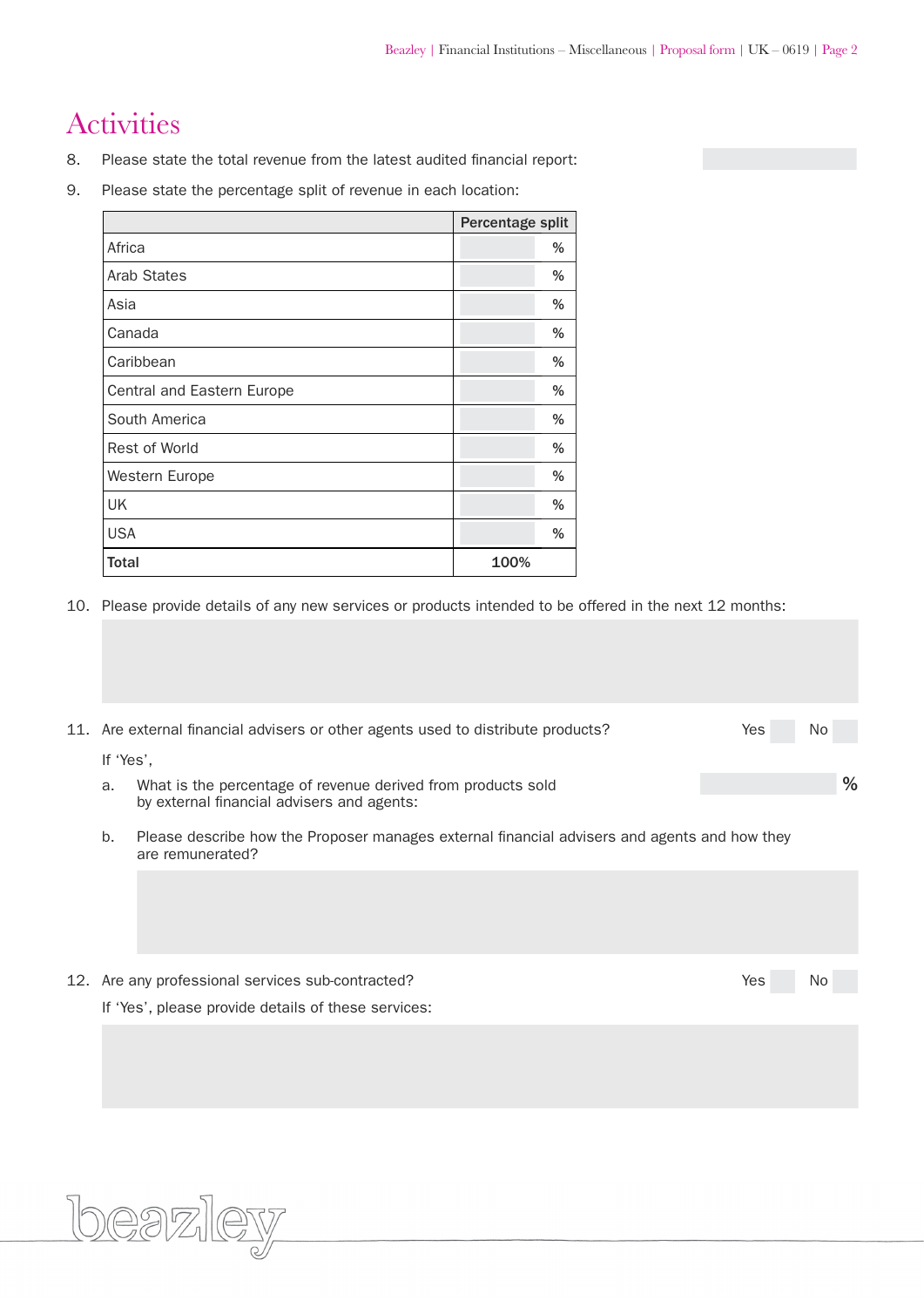# Risk management

| 13. a. |                                                                                                                                                               | Is there an agreed internal audit plan?                                                                                                     |     |     |  |  |
|--------|---------------------------------------------------------------------------------------------------------------------------------------------------------------|---------------------------------------------------------------------------------------------------------------------------------------------|-----|-----|--|--|
|        | b.                                                                                                                                                            | Have all material recommendations arising from the internal audit plan<br>been implemented?                                                 | Yes | No  |  |  |
|        |                                                                                                                                                               | If 'No', to either of the above, please provide details:                                                                                    |     |     |  |  |
|        |                                                                                                                                                               |                                                                                                                                             |     |     |  |  |
| 14. a. |                                                                                                                                                               | Please state the name of the external audit company used:                                                                                   |     |     |  |  |
|        |                                                                                                                                                               |                                                                                                                                             |     |     |  |  |
|        | b.                                                                                                                                                            | Have all recommendations made by the external audit company been implemented?<br>If 'No', please provide details:                           | Yes | No. |  |  |
|        |                                                                                                                                                               |                                                                                                                                             |     |     |  |  |
| 15. a. |                                                                                                                                                               | Please state the Proposer's primary regulator:                                                                                              |     |     |  |  |
|        |                                                                                                                                                               |                                                                                                                                             |     |     |  |  |
|        | b.                                                                                                                                                            | When was the Proposer's most recent regulatory review?                                                                                      |     |     |  |  |
|        |                                                                                                                                                               |                                                                                                                                             |     |     |  |  |
|        | c.                                                                                                                                                            | Have all recommendations arising from the most recent regulatory review<br>been implemented?                                                | Yes | No  |  |  |
|        |                                                                                                                                                               | If 'No', please provide details:                                                                                                            |     |     |  |  |
|        |                                                                                                                                                               |                                                                                                                                             |     |     |  |  |
|        |                                                                                                                                                               | 16. Does the Proposer have compliance procedures to ensure all staff comply with<br>the regulatory rules, principles, codes and guidelines? | Yes | No  |  |  |
|        | 17. Does the Proposer have a business continuity plan that is regularly reviewed,<br>updated and tested?                                                      |                                                                                                                                             |     |     |  |  |
|        | 18. Is there an IT cyber security plan in place that is regularly reviewed, updated and tested?<br>Yes                                                        |                                                                                                                                             |     |     |  |  |
|        | 19. Are the duties of each employee arranged so that no one employee is permitted to<br>Yes<br>No<br>control any transaction from commencement to completion? |                                                                                                                                             |     |     |  |  |

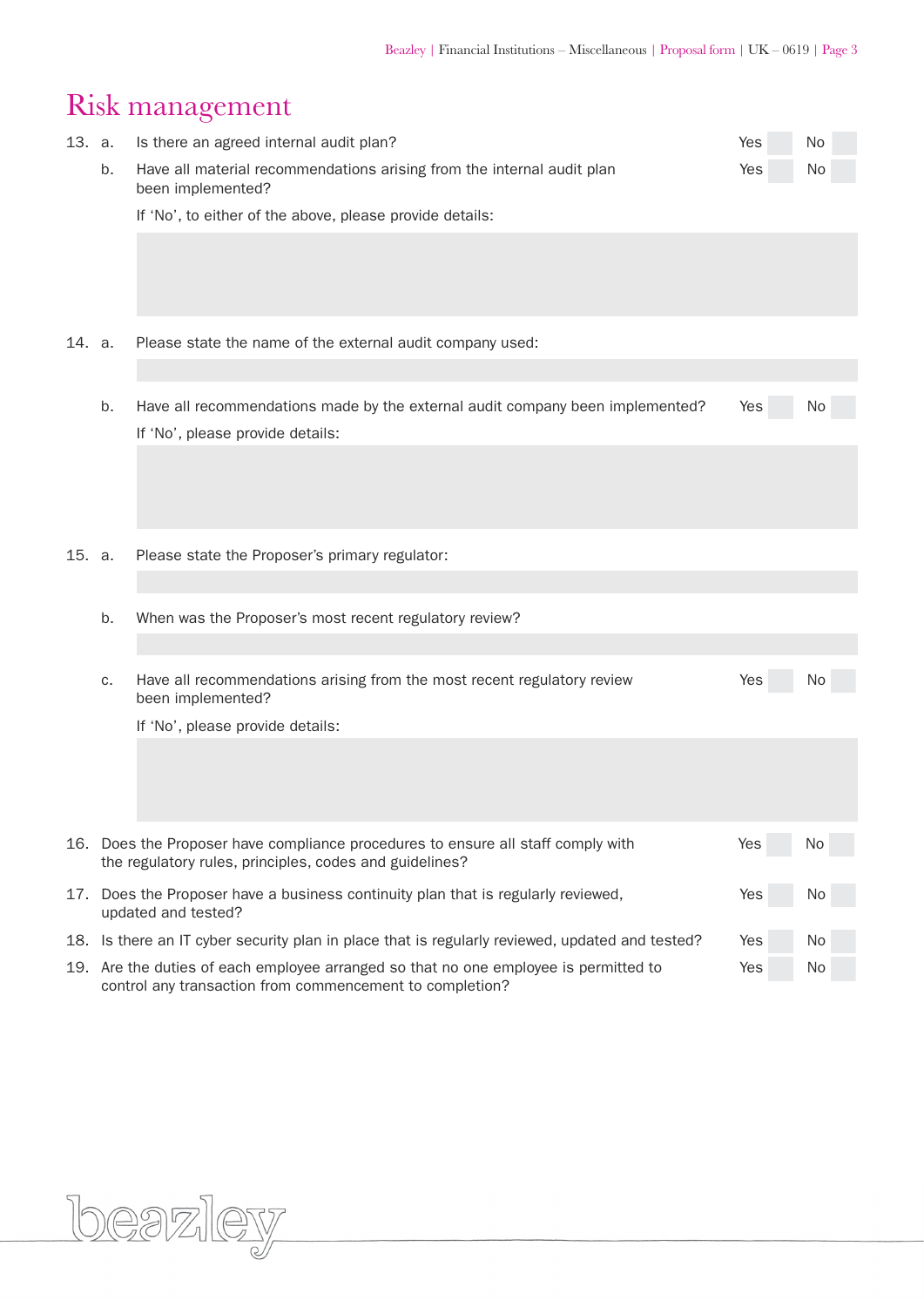| 20. Is there a social engineering fraud risk management strategy in place? | Yes i | No. |
|----------------------------------------------------------------------------|-------|-----|
| 21. Does the Proposer's computer system automatically prevent breaches of  |       | No. |
| investment mandates or engagement letters?                                 |       |     |

If 'No' to questions 16 to 21, please explain:

## Claims information

22 . Please read the following statements and confirm as indicated below:

- a. No claim, proceeding or demand has been made or brought against the Proposer or any of its directors, officers or employees in the last five years (whether insured or not);
- b. The Proposer or any of its directors, officers or employees have not been the subject of any regulatory, administrative or governmental investigation in the last five years (whether insured or not);
- c. No crime losses have been sustained by the Proposer in the last five years (whether insured or not);
- d. The Proposer, after enquiry, is not aware of any act, error, omission, event, circumstance or incident which may give rise to a claim, proceeding or demand or any regulatory, administrative or governmental investigation or crime loss.

All the statements above are true and accurate:  $\blacksquare$  Yes No

If 'No', please provide details below or on a separate sheet: